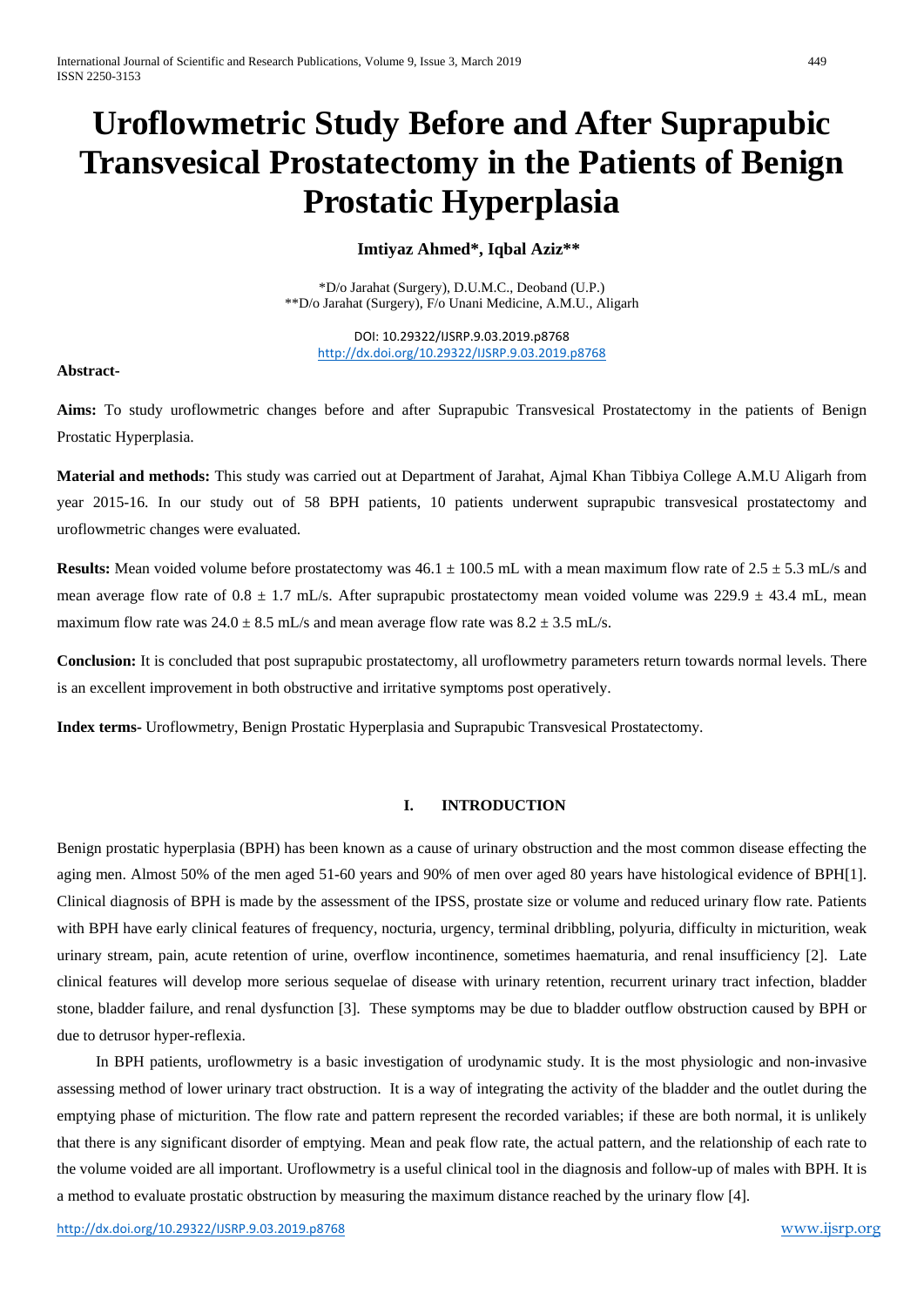Elective prostatectomy for severe symptoms like increasing difficulty in micturition, with considerable frequency day and night, delay in starting and a poor stream are the usual symptoms for which prostatectomy is advised [2]. Prostatectomy is considered satisfactory in relieving symptoms and improving urodynamic measurements in most men having BPH [5].

## **II. MATERIAL AND METHODS**

This study was carried out at Department of Jarahat, Ajmal Khan Tibbiya College A.M.U Aligarh. 58 patients with BPH from OPD and IPD of Jarahat, AKTC were included in the study from year 2015-1610 and 10 patients underwent suprapubic transvesical prostatectomy. All the patients were well informed about the study. Informed written consent was taken from patients who were willing to participate in this study. A careful history, especially about the symptoms was taken in all patients.

 A thorough physical digital rectal examination of the prostate gland was done. All the necessary investigations including ultrasound KUB, X-ray KUB, blood CP and group, urine R, urine C/S, renal function tests, and blood sugar were carried out. Fitness for anaesthesia was assessed. Foley's catheter removed on tenth day postoperatively and Patients were discharged with adequate urinary flow.

All the data were tabulated and evaluated statistically by using paired t-test.

#### **III. OBSERVATION AND RESULTS**

Suprapubic prostatectomy was done in 10 patients in this study. The mean voided volume before prostatectomy was  $(46.1 \pm$ 100.5) mL, mean maximum flow rate was  $(2.5 \pm 5.3)$  mL/s, mean average flow rate was  $(0.8 \pm 1.7)$  mL/s and mean voiding time was  $(11.6 \pm 24.5)$  sec as shown in table 1 (a) and graph 1 (a), 1 (b), 1(c) and 1 (d).

| No. of<br><b>Cases</b> | <b>Uroflowmetric</b><br><b>Parameters</b> | <b>Voided</b><br><b>Volume</b><br>(mL) | <b>Maximum</b><br><b>Flow Rate</b><br>(mL/s) | <b>Average Flow</b><br><b>Rate</b><br>(mL/s) | <b>Voiding Time</b><br>(sec) |
|------------------------|-------------------------------------------|----------------------------------------|----------------------------------------------|----------------------------------------------|------------------------------|
| 10                     | Mean                                      | 46.1                                   | 2.5                                          | 0.8                                          | 11.6                         |
|                        | <b>SD</b>                                 | $\pm 100.5$                            | $\pm$ 5.3                                    | $\pm 1.7$                                    | $\pm 24.5$                   |

#### **Table 1(a)- Uroflowmetry in Patients Before Suprapubic Prostatectomy**

After suprapubic prostatectomy, mean voided volume was recorded to be  $(229.9 \pm 43.4)$  mL, mean maximum flow rate was  $(24.0)$  $\pm$  8.5) mL/s, mean average flow rate was (8.2  $\pm$  3.5) mL/s and mean voiding time was (31.5  $\pm$  12.1) sec as shown in table 1 (b) and graph  $1(a)$ ,  $1(b)$ ,  $1(c)$ , and  $1(d)$ .

|  |  | Table 1 (b)- Uroflowmetry in Patients After Suprapubic Prostatectomy |  |
|--|--|----------------------------------------------------------------------|--|
|  |  |                                                                      |  |

| No. of<br><b>Cases</b> | <b>Uroflowmetric</b><br><b>Parameters</b> | <b>Voided</b><br><b>Volume</b><br>(mL) | <b>Maximum</b><br><b>Flow Rate</b><br>(mL/s) | <b>Average Flow</b><br>Rate<br>(mL/s) | <b>Voiding Time</b><br>(sec) |
|------------------------|-------------------------------------------|----------------------------------------|----------------------------------------------|---------------------------------------|------------------------------|
| 10                     | Mean                                      | 229.9                                  | 24.0                                         | 8.2                                   | 31.5                         |
|                        | <b>SD</b>                                 | ±43.4                                  | $\pm 8.5$                                    | $\pm 3.5$                             | $\pm 12.1$                   |
| $t \& p$ values        |                                           | $t = 5.8$                              | $t = 8.4$                                    | $t = 9.0$                             | $t = 2.0$                    |
|                        |                                           | $p=0.0003$                             | p<0.0001                                     | p<0.0001                              | $p=0.07$                     |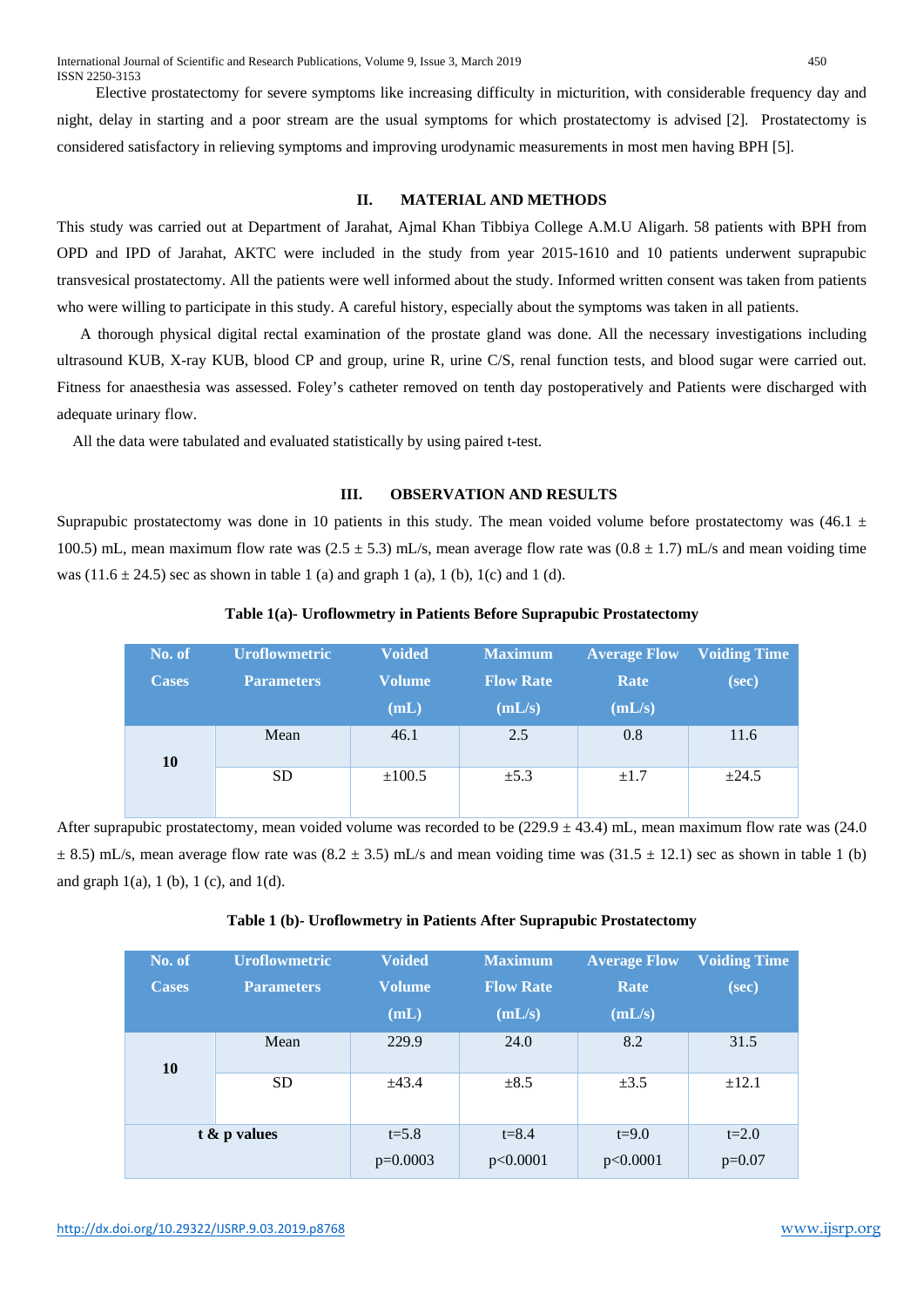**Graph 1 (a)**







**Graph 1 (c)**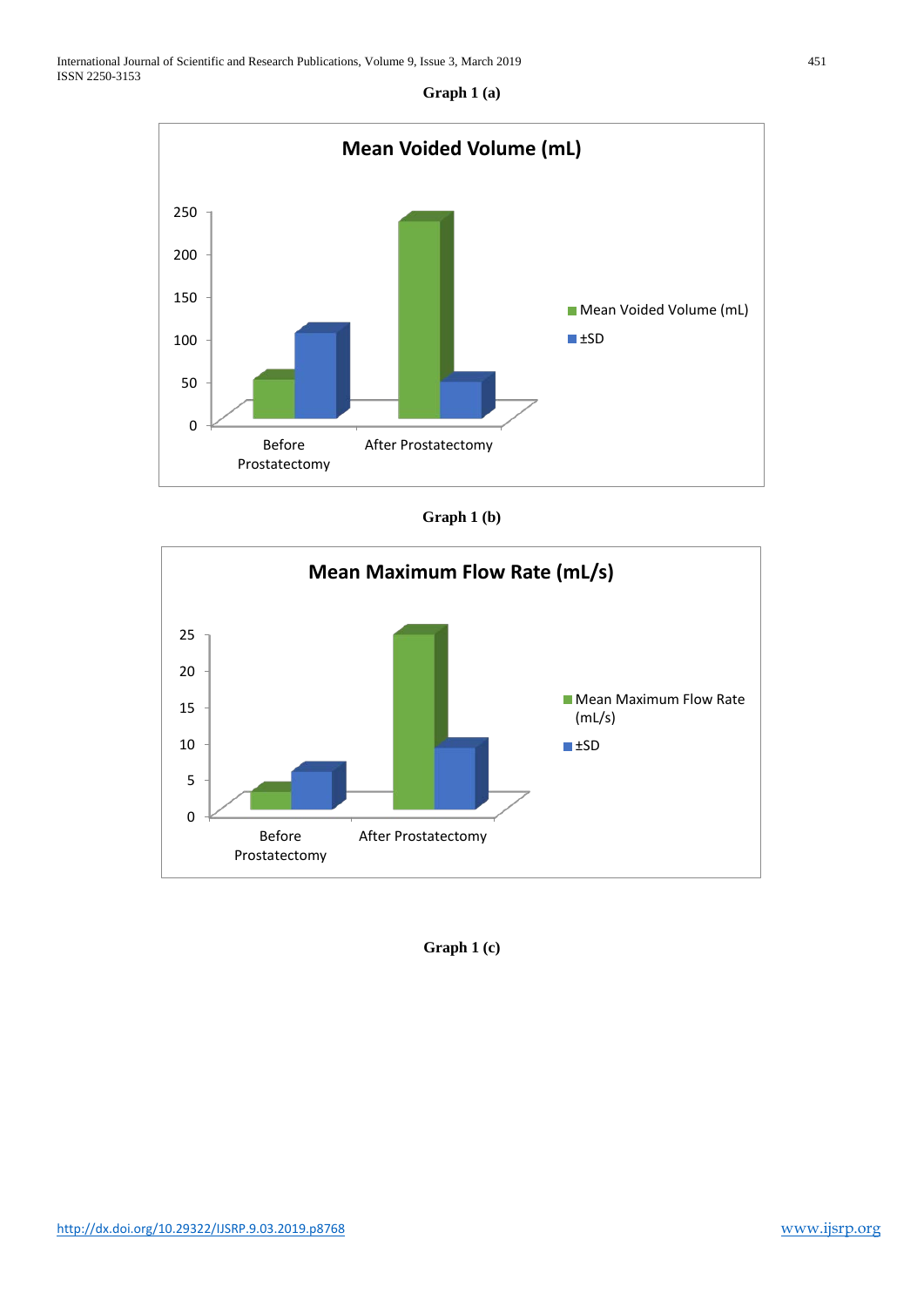

| Graph $1(d)$ |  |  |
|--------------|--|--|
|--------------|--|--|



## **IV. DISCUSSION**

Uroflowmetry is a frequently used and simple urodynamic test for both diagnosis and follow-up of obstructive lower urinary tract symptoms. The maximum flow rate, average flow rate, voided volume and voiding time are important parameters for interpretation.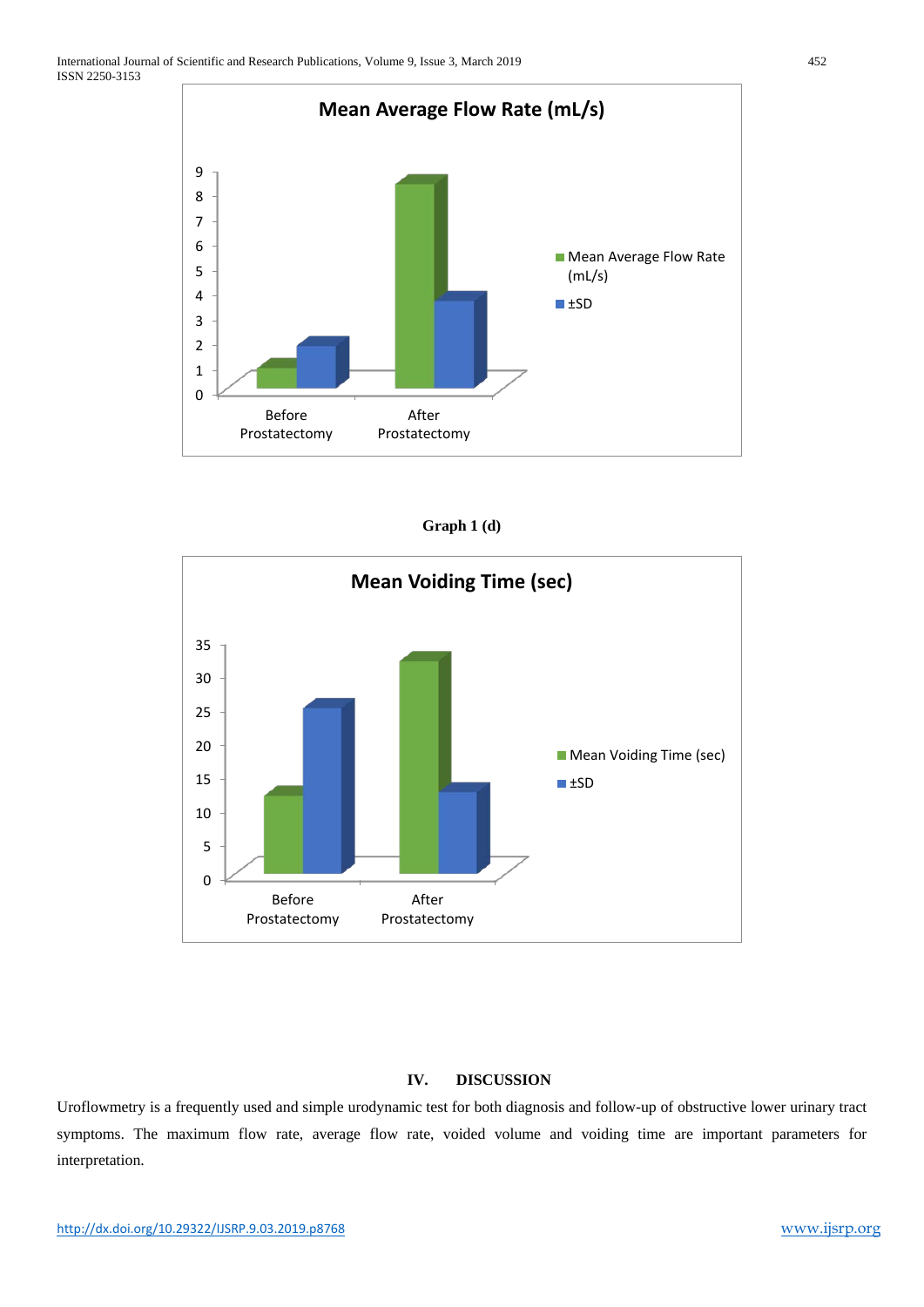The mean age of 58 BPH patients included in the study was found to be  $62.0 \pm 9.0$  years (range 45-90 years). Data suggest that the incidence of symptomatic BPH is 23% in men aged 50years and 78% in men aged 60-70 years [6] .Akin et al., [7] on 48 BPH patients, reported mean age of 60.17  $\pm$  1.18 years. Pethiyagoda et al., [8] in their study on 185 patients showed mean age of 65.2  $\pm$ 11.46 years. Thus, our findings appear to be in conformity with the findings of other researchers. In our study, most of the patients (36.2%) were in the age group of 60-70 years. In this study 10 patients underwent suprapubic transvesical prostatectomy. Mean voided volume before prostatectomy was 46.1  $\pm$  100.5 mL with a mean maximum flow rate of 2.5  $\pm$  5.3 mL/s and mean average flow rate of  $0.8 \pm 1.7$  mL/s. Among these patients who were catheterized and uroflowmetry could not be performed. So the preoperative uroflowmetric parameters were considered 0 in all these patients for statistical evaluation. After suprapubic prostatectomy mean voided volume was  $229.9 \pm 43.4$  mL, mean maximum flow rate was  $24.0 \pm 8.5$  mL/s and mean average flow rate was  $8.2 \pm 3.5$  mL/s. Mean maximum flow rate and mean average flow rate after prostatectomy were similar to normal cases of our study in which the mean maximum flow rate was  $23.8 \pm 7.3$  mL/s and mean average flow rate was  $8.7 \pm 2.9$  mL/s. Abedinzadeh et al.,[9] on 350 normal men showed maximum flow rate of 26ml/s and mean average flow rate 15ml/s. Amjadi et al.,[10] on 31 male volunteers who were asymptomatic of urological disorder. They had the mean Q max of 23.4 mL/s and the mean average flow rate of 13.4 mL/s. Jalbani et al., [11] showed preoperatively mean maximum flow rate of  $7.60 \pm 2.41$  ml/sec, average flow rate of 4.44  $\pm$  1.28 ml/sec and voided volume of 165.54  $\pm$  49.60 ml. Three months after TURP, mean maximum flow rate was  $27.24 \pm 5.11$  ml/sec, average flow rate was  $13.48 \pm 2.08$  ml/sec and voided volume was  $240.32 \pm 49.91$  ml.

 Rahman et al., [12] reported a significant improvement in terms of Qmax, voided volume and voiding time in all patients after TURP. It is concluded that post TURP or suprapubic prostatectomy, all uroflowmetry parameters return towards normal levels. There is an excellent improvement in both obstructive and irritative symptoms post operatively.

## **V. CONCLUSION**

It is evident from this study that the effects of suprapubic transvesical prostatectomy on uroflowmetry parameters are significantly improved postoperatively. This study indicates that there is excellent improvement in the maximum flow rate, average flow rate in all postoperative follow up visits.

#### **ACKNOWLEDGMENT**

The authors thank to ethics committee of Ajmal Khan Tibbiya College, A.M.U. Aligarh (India) and co-operative patients.

#### **REFERENCES**

- 1. B.A Nicholas, R.N Colledge, R.B Walker, A.A.J Hunter, Davidson's Principles and Practice of Medicine, 20<sup>th</sup>ed, International Edition, Churchill Livingstone, 2006, pp510-511.
- 2. A.J.H Rains, C.V Mann, Baily And Love's Short Practice of Surgery. 20th ed. Hadder Arnold, 1988,pp- 1299-308.
- 3. P.C Peters, T.B Boone, I.N Frank, J.D McConell, G.M Preminger, Editors- Preminger. Schwartz, Principles of surgery. 6th ed. McGraw Hill; 1753-55.
- 4. E. G Ballenger, O.F Elder and H. P McDonald. "Voiding distance as important early symptom of prostatic obstruction", South. M.J., 25:863-864, Aug. 1932.
- 5. D.E Neal, P.D Ramsden, L Sharples, A Smith, P.H Powell, R.A Styles, R.J Webb. "Outcome of elective prostatectomy". Br Med J. 299:762-7. 1989
- 6. M Gai ,G Corona , M Salvi ,L Vignozzi ,K.T McVary, S.A Kaplan, et al. "A systematic review and meta-analysis on the use of phosphodiesterase 5 inhibitors alone or in combination with a-blockers for lower urinary tract symptoms due to benign prostatic hyperplasia". Eur Urol. 61:994-1003. 2012
- 7. Y Akin, H Gulmez, Ucar, S Yucel. "The effect of first dose of tamsulosin on flow rate and its predictive ability on the improvement of LUTS in men with BPH in the mid-term". Int Urol Nephrol. ,45:45-51.2013.
- 8. A.U.B Pethiyagoda, K. Pethiyagoda . "Correlation between prostate volume and Lower Urinary Tract Symptoms (LUTS) as measured by International Prostate Symptom Score (IPSS)". International Journal of Scientific and Research Publications, 6(4),2016.
- 9. A.M Amdjadi. "Determination of Normal Range of Uroflowmetry in 15-45 Years Old Males in Tabriz". JSSU , 12(4): 22-39.2005.
- 10. M Amjadi ,S Hajebrahimi , F Soleimanzadeh . "The Effect of Voiding Position on Uroflowmetric Parameters in Healthy Young Men". UroToday Int J ;4 (3),June- 2011.
- 11. J .Hussain , S.R. Memon , R.A. Dinari , N.A Shaikh, A.K Oad and K.C Rohra . "Effects of Transurethral Resection of Prostate on Flow Rate and Voided Volume on Patients with Benign Prostatic Hyperplasia". JLUMHS; 8(2), May-August 2009.